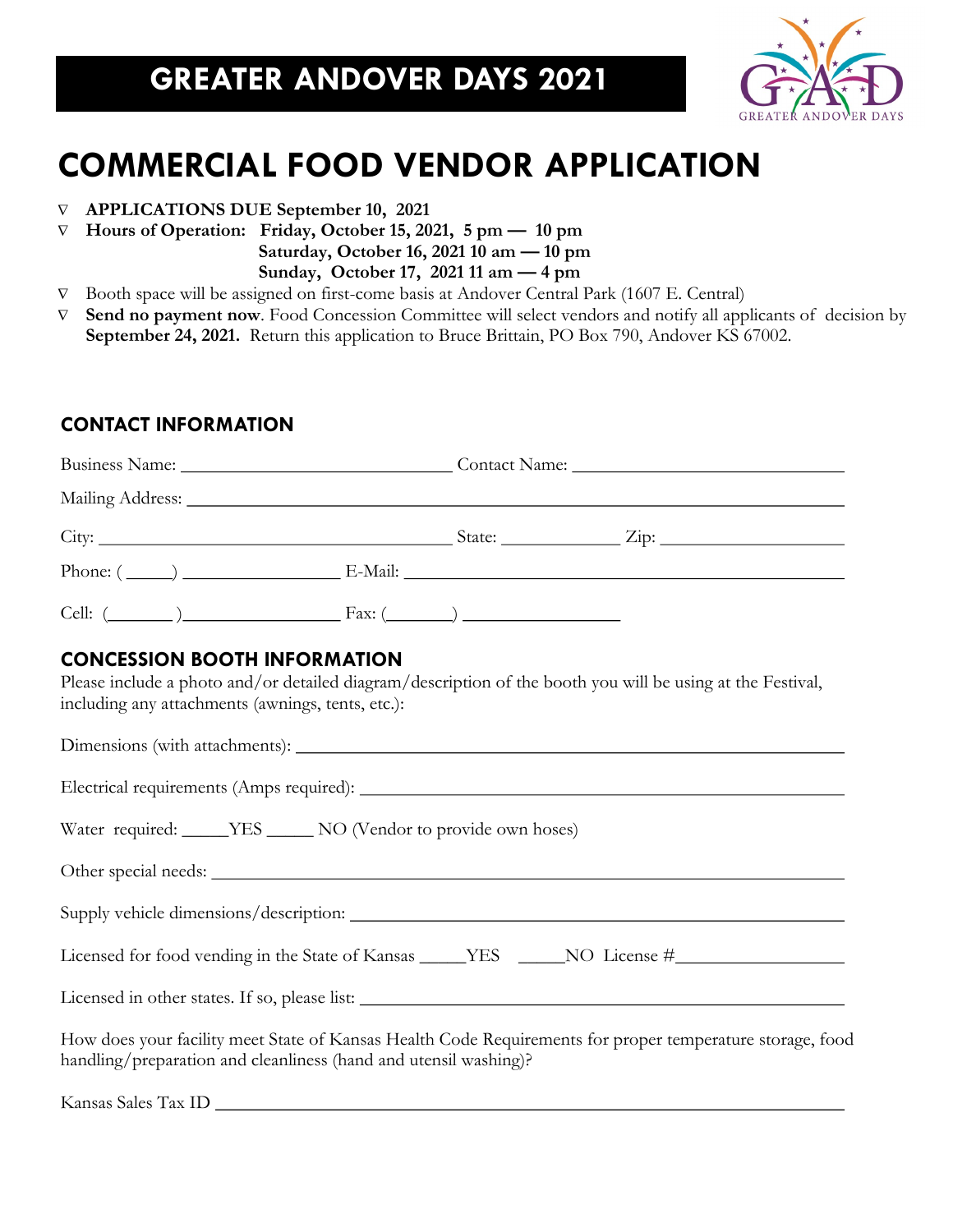### **GREATER ANDOVER DAYS 2020**

# **COMMERCIAL FOOD VENDOR CONTRACT**

This is a contract made between the Greater Andover Days Festival, Andover KS, and Commercial Food Vendor, hereinafter referred to as Festival and Vendor.

It is mutually agreed upon by these two parties that:

- 1. **Booth:** It is the vendor's responsibility to furnish a trailer no longer than 30' from which to sell items. Spaces are assigned on a first-come basis as directed by the Festival Committee.
- 2. **Vending Times/Dates:** Vending dates will be **Friday, October 15, 2021, 5 pm — 10 pm Saturday, October 16, 2021 10 am — 10 pm Sunday, October 17, 2021 11 am — 4 pm**

#### **BOOTH PRICES**

*For concession space with electricity provided. Spaces are approximately 30' in length. Mark choices clearly.*

**Local Vendor** *(733 & 218 phone prefix)* □ **\$225** for all festival days

**Non-Local Vendor** □ \$275 for all festival days

Total Fee Due Upon Acceptance. Fee includes purchase of one festival button.

**Send no money now.**

Setup may begin on **Friday at 9am in Andover Central Park.** Festival volunteers will assist with staging. Vendors will be issued one vehicle pass for loading and unloading and for access to a reserved parking space. The Festival is an outdoor event and vendors will remain in Andover Central Park, rain or shine.

- 3. **Licenses:** All booths must meet minimum requirements of the Butler County Health Department. Vendors must have an up-to-date license displayed in a visible place during operation.
- 4. **Cleanliness:** Vendor is responsible for assigned spot. It is expected it will be left in the same condition it was found. Vendors selling items processed with grease must cover the susceptible areas.
- 5. **Electricity:** Available in the park are 110V and 220V electrical pedestals. Vendor is responsible for making connections to the electrical source (i.e. providing compatible electrical plugs and supplying appropriatesized power cords in safe operating condition.) Extension cords may not be used in a series. Extension cords crossing sidewalks must be covered and taped. Concessions that have hot surfaces need to be secured so as to keep the public from coming in contact with the concession. Each food establishment doing any type of cooking must have a fire extinguisher.
- 6. **Water:** Water is available. All hoses to be provided by the Vendor and must be a drinking /fresh water hose type.
- 7. **Items for Sale or Distribution:** Food vendors shall provide a complete list of items to be sold which will be approved in advance. A brochure or menu is acceptable. Although we strive to limit competing products, the Festival does not guarantee any vendor the exclusive right to sell any product.
- 8. **Application Rejection Policy:** The Festival Committee reserves the right to reject any application.